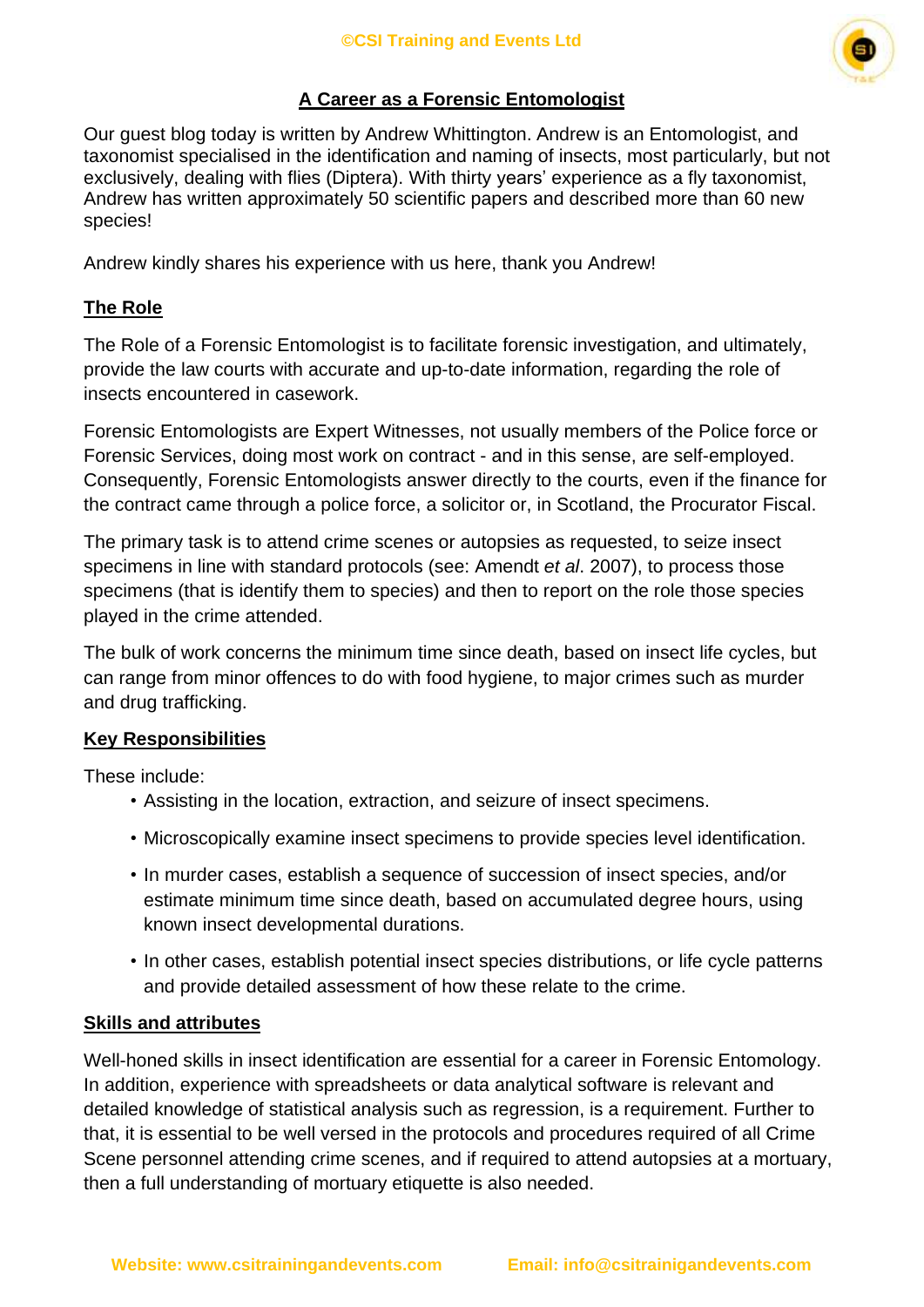

#### **Qualifications and experience**

As a consequence of the amount of detail within the discipline, a PhD in Entomology (preferably in fly or beetle biology or taxonomy) is a minimum requirement for a career as a Forensic Entomologist. An undergraduate degree in species biology that includes morphological and anatomical taxonomy, or in forensic science/biology can precede this, but post-graduate specialisation in Entomology, would be a requirement in order to gain sufficient knowledge, to fully function as an Expert Witness. Some universities do offer postgraduate studies in forensic science, within which a focus on entomology can be placed, but rather few offer post-graduate studies in forensic entomology *per se*.

#### **Hints and Tips**

•

- You will need to be a post-graduate, preferably with a PhD and preferably some crime scene experience.
- Obviously, an undergraduate degree (and potentially a Masters degree) needs to precede the PhD and you should aim to make these as biological in content as possible, with a leaning toward entomology.
- It helps to already be strongly interested in insects there are over 80,000 species in the UK alone, and while not all of these are found at crime scenes, the application of entomology to the law, means that a great many may be encountered in your career.
- It also helps to have a good understanding of mathematics and to develop statistical skills.
- You will need to be proficient on computers, with well-developed writing and spreadsheet skills.
- Try to develop skills in communication and public speaking, no matter how daunting this may seem, as you will inevitably be required to give evidence in court at some stage in your career.
- A clean driving licence will certainly be required.

# **'A day in the life of a Forensic Entomologist'**

There is no such thing as a 'typical crime scene' as each is unique, but most usually an instruction to attend a crime scene is delivered a day or more before the event (depending on the type of crime). Attendance normally begins with a strategy meeting at police headquarters, at which it is decided how the crime scene will be approached, and in which sequence specialists will examine the circumstances that are presented there.

Once at the scene, forensic overalls, gloves, foot covers, and face mask are donned. When required to examine the crime scene, it is approached and examined for insect activity or specimens. These are seized as encountered, noted, sealed and bagged by the evidence/productions officer, who signs and dates the entry. Ambient temperature readings would be taken at the scene and if necessary, from the deceased. It may be necessary to leave a data logger for a minimum of one week at the scene. The day usually ends with